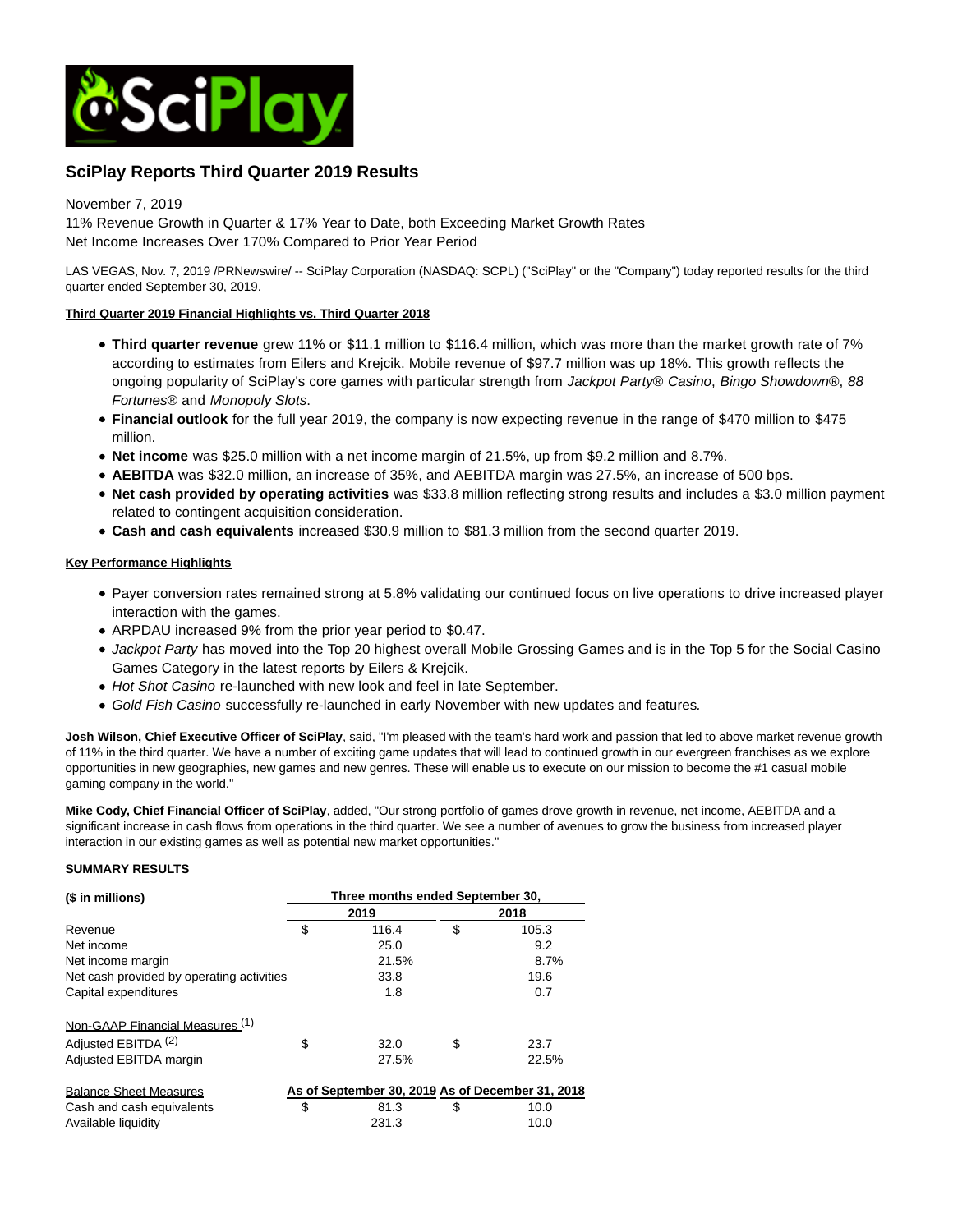(1) The financial measures "AEBITDA" and "AEBITDA margin" are non-GAAP financial measures defined below under "Non-GAAP Financial Measures" and reconciled to the most directly comparable GAAP measures in the accompanying supplemental tables at the end of this release. (2) Under the terms of the IP License Agreement, as more fully described in our Prospectus, dated May 2, 2019, filed with the SEC on May 6, 2019, we acquired an exclusive (subject to certain limited exceptions), perpetual, non-royalty-bearing license for intellectual property created or acquired by Bally Gaming, Inc. or its affiliates, which resulted in no future royalties or fees for our use of intellectual property owned by Bally Gaming Inc. or its affiliates in our currently available games.

## **Key Performance Indicators**

| (in millions, except ARPDAU, Average monthly revenue per payer, and<br>percentages) | Three months ended September<br>30. |         |                          |
|-------------------------------------------------------------------------------------|-------------------------------------|---------|--------------------------|
|                                                                                     | 2019                                | 2018    | Increase /<br>(Decrease) |
| <b>Mobile Penetration</b>                                                           | 84%                                 | 79%     | 5pp                      |
| Average MAU                                                                         | 7.8                                 | 8.4     | (0.6)                    |
| Average DAU                                                                         | 2.7                                 | 2.7     |                          |
| ARPDAU                                                                              | \$0.47                              | \$0.43  | \$0.04                   |
| Average MPUs                                                                        | 0.5                                 | 0.5     |                          |
| Average monthly revenue per payer                                                   | \$84.90                             | \$76.26 | \$8.64                   |
| Payer conversion rate                                                               | 5.8%                                | 5.5%    | $0.3$ pp                 |
| $pp = percentage points$ .                                                          |                                     |         |                          |

#### **Earnings Conference Call**

SciPlay executive leadership will host a conference call on Thursday, November 7, 2019, at 5:30 p.m. EST to review the Company's third quarter results. To access the call live via a listen-only webcast and presentation, please visi[t http://www.sciplay.com/investors/investor-information/ a](https://c212.net/c/link/?t=0&l=en&o=2636398-1&h=833927674&u=http%3A%2F%2Fwww.sciplay.com%2Finvestors%2Finvestor-information%2F&a=http%3A%2F%2Fwww.sciplay.com%2Finvestors%2Finvestor-information%2F)nd click on the webcast link under the Investor Information section. To access the call by telephone, please dial: +1 (412) 317-0790 (U.S. and International) and ask to join the SciPlay Corporation call. A replay of the webcast will be archived in the Investors section o[n www.sciplay.com.](https://c212.net/c/link/?t=0&l=en&o=2636398-1&h=1687551393&u=http%3A%2F%2Fwww.sciplay.com%2F&a=www.sciplay.com)

#### **About SciPlay**

SciPlay (NASDAQ: SCPL) is a leading developer and publisher of digital games on mobile and web platforms. We currently offer seven core games, including social casino games Jackpot Party Casino, Gold Fish Casino, Hot Shot Casino and Quick Hit Slots, and casual games MONOPOLY Slots, Bingo Showdown and 88 Fortunes Slots. Our social casino games typically include slots-style game play and occasionally include table games-style game play, while our casual games blend slots-style or bingo game play with adventure game features. All of our games are offered and played on multiple platforms, including Apple, Google, Facebook and Amazon. In addition to our internally created games, our content library includes recognizable, real-world slot and table games content from Scientific Games Corporation. We have access to Scientific Games Corporation's library of more than 1,500 iconic casino titles which we integrate across our different games.

You can access our filings with the SEC through the SEC website at [www.sec.gov o](https://c212.net/c/link/?t=0&l=en&o=2636398-1&h=1173792983&u=http%3A%2F%2Fwww.sec.gov%2F&a=www.sec.gov)r through our website, and we strongly encourage you to do so. We routinely post information that may be important to investors on our website at [www.sciplay.com/investors/,](https://c212.net/c/link/?t=0&l=en&o=2636398-1&h=3106140124&u=http%3A%2F%2Fwww.sciplay.com%2Finvestors%2F&a=www.sciplay.com%2Finvestors%2F) and we use our website as a means of disclosing material information to the public in a broad, non-exclusionary manner for purposes of the SEC's Regulation Fair Disclosure (Reg FD). The information contained on, or that may be accessed through, our website is not incorporated by reference into, and is not a part of, this document, and shall not be deemed "filed" under the Securities Exchange Act of 1934, as amended.

All ® notices signify marks registered in the United States. © 2019 SciPlay Corporation. All Rights Reserved.

#### **SCIPLAY CORPORATION CONSOLIDATED STATEMENTS OF INCOME (Unaudited, in millions, except per share amounts)**

|                                           | <b>Three Months Ended Nine Months Ended</b> |       |      |       |    |               |    |       |  |
|-------------------------------------------|---------------------------------------------|-------|------|-------|----|---------------|----|-------|--|
|                                           | September 30,                               |       |      |       |    | September 30, |    |       |  |
|                                           | 2019                                        |       | 2018 |       |    | 2019          |    | 2018  |  |
| Revenue                                   | \$                                          | 116.4 | \$   | 105.3 | \$ | 352.9         | \$ | 302.5 |  |
| Operating expenses:                       |                                             |       |      |       |    |               |    |       |  |
| Cost of revenue <sup>(1)</sup>            |                                             | 36.9  |      | 40.6  |    | 123.1         |    | 116.6 |  |
| Sales and marketing <sup>(1)</sup>        |                                             | 32.9  |      | 27.5  |    | 98.4          |    | 74.3  |  |
| General and administrative <sup>(1)</sup> |                                             | 9.8   |      | 7.9   |    | 31.2          |    | 25.1  |  |
| Research and development <sup>(1)</sup>   |                                             | 6.3   |      | 6.4   |    | 18.1          |    | 19.1  |  |
| Depreciation and amortization             |                                             | 1.7   |      | 1.7   |    | 5.2           |    | 13.3  |  |
| Contingent acquisition consideration      |                                             |       |      | 8.4   |    | 1.7           |    | 26.4  |  |
| Restructuring and other                   |                                             | 0.2   |      | 0.6   |    | 0.7           |    | 0.7   |  |
| Total operating expenses                  |                                             | 87.8  |      | 93.1  |    | 278.4         |    | 275.5 |  |
| Operating income                          |                                             | 28.6  |      | 12.2  |    | 74.5          |    | 27.0  |  |
| Other expense:                            |                                             |       |      |       |    |               |    |       |  |
| Other expense, net                        |                                             | (0.4) |      | (0.2) |    | (2.4)         |    | (0.8) |  |
| Total other expense, net                  |                                             | (0.4) |      | (0.2) |    | (2.4)         |    | (0.8) |  |
| Net income before income taxes            |                                             | 28.2  |      | 12.0  |    | 72.1          |    | 26.2  |  |
| Income tax expense                        |                                             | 3.2   |      | 2.8   |    | 7.2           |    | 5.9   |  |
| Net income                                |                                             | 25.0  |      | 9.2   |    | 64.9          |    | 20.3  |  |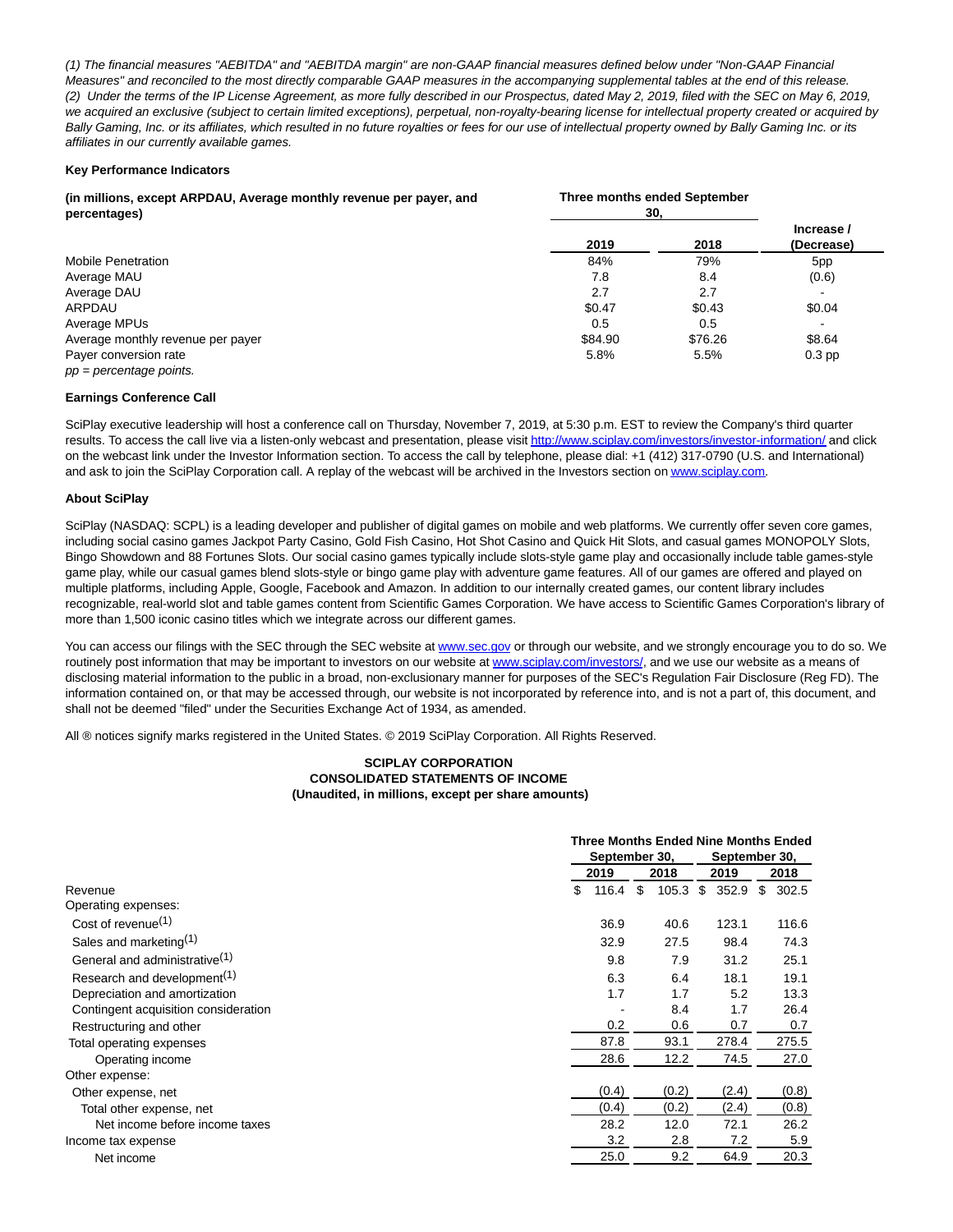| Less: Net income attributable to the noncontrolling interest                             | 23.0 |     |                     |     | 36.9              |    |      |
|------------------------------------------------------------------------------------------|------|-----|---------------------|-----|-------------------|----|------|
| Net income attributable to SciPlay                                                       | 2.0  |     | 9.2                 | \$. | 28.0 <sup>5</sup> |    | 20.3 |
| Basic and diluted net income attributable to SciPlay per share:                          |      |     |                     |     |                   |    |      |
| Basic                                                                                    | 0.09 | S.  | $0.41 \text{ \$\ }$ |     | 1.23              | S. | 0.89 |
| Diluted                                                                                  | 0.09 | \$. | 0.41                | -S  | 1.23              |    | 0.89 |
|                                                                                          |      |     |                     |     |                   |    |      |
| Weighted average number of shares of Class A common stock used in per share calculation: |      |     |                     |     |                   |    |      |
| Basic shares                                                                             | 22.7 |     | 22.7                |     | 22.7              |    | 22.7 |
| Diluted shares                                                                           | 22.7 |     | 22.7                |     | 22.7              |    | 22.7 |
|                                                                                          |      |     |                     |     |                   |    |      |

(1) Excludes depreciation and amortization.

# **SCIPLAY CORPORATION RECONCILIATION OF NET INCOME ATTRIBUTABLE TO SCIPLAY TO ADJUSTED EBITDA (Unaudited, in millions)**

|                                                    |    | <b>Three Months Ended</b><br>September 30, |    |       | <b>Nine Months Ended</b><br>September 30, |       |      |       |  |  |
|----------------------------------------------------|----|--------------------------------------------|----|-------|-------------------------------------------|-------|------|-------|--|--|
|                                                    |    | 2018                                       |    | 2019  |                                           |       | 2018 |       |  |  |
| Net income attributable to SciPlay                 | S  | 2.0                                        | \$ | 9.2   | \$                                        | 28.0  | \$   | 20.3  |  |  |
| Net income attributable to noncontrolling interest |    | 23.0                                       |    |       |                                           | 36.9  |      |       |  |  |
| Net income                                         |    | 25.0                                       |    | 9.2   |                                           | 64.9  |      | 20.3  |  |  |
| Contingent acquisition consideration               |    |                                            |    | 8.4   |                                           | 1.7   |      | 26.4  |  |  |
| Restructuring and other                            |    | 0.2                                        |    | 0.6   |                                           | 0.7   |      | 0.7   |  |  |
| Depreciation and amortization                      |    | 1.7                                        |    | 1.7   |                                           | 5.2   |      | 13.3  |  |  |
| Income tax expense                                 |    | 3.2                                        |    | 2.8   |                                           | 7.2   |      | 5.9   |  |  |
| Stock-based compensation                           |    | 1.5                                        |    | 0.8   |                                           | 8.1   |      | 2.1   |  |  |
| Other expense, net                                 |    | 0.4                                        |    | 0.2   |                                           | 2.4   |      | 0.8   |  |  |
| <b>Adjusted EBITDA</b>                             |    | 32.0                                       |    | 23.7  |                                           | 90.2  | \$   | 69.5  |  |  |
| Revenue                                            | \$ | 116.4                                      | \$ | 105.3 | \$                                        | 352.9 | \$   | 302.5 |  |  |
| Net income margin (Net income/Revenue)             |    | 21.5%                                      |    | 8.7%  |                                           | 18.4% |      | 6.7%  |  |  |
| AEBITDA margin (AEBITDA/Revenue)                   |    | 27.5%                                      |    | 22.5% |                                           | 25.6% |      | 23.0% |  |  |
| Royalties for Scientific Games Corporation IP(1)   | \$ | $\overline{\phantom{a}}$                   | \$ | 6.7   | \$                                        | 10.2  | \$   | 19.3  |  |  |

(1) Under the terms of the IP License Agreement, as more fully described in our Prospectus, we acquired an exclusive (subject to certain limited exceptions), perpetual, non-royalty-bearing license for intellectual property created or acquired by Bally Gaming or its affiliates, which resulted in no future royalties or fees for our use of intellectual property owned by Bally Gaming or its affiliates in our currently available games.

## **Forward-Looking Statements**

In this press release, SciPlay makes "forward-looking statements" within the meaning of the U.S. Private Securities Litigation Reform Act of 1995. Forward-looking statements describe future expectations, guidance, plans, results or strategies and can often be identified by the use of terminology such as "may," "will," "estimate," "intend," "plan," "continue," "believe," "expect," "anticipate," "target," "should," "could," "potential," "opportunity," "goal" or similar terminology and include, without limitation, SciPlay's revenue guidance for full year 2019. SciPlay is providing the financial guidance in this press release to provide investors with certain useful information to assist them with evaluating the Company. This information should not be considered in isolation or as a substitute for SciPlay's As Reported financial results prepared in accordance with U.S. GAAP. This guidance should be read in conjunction with SciPlay's respective financial statements and related footnotes filed with the SEC. SciPlay does not expect to continue to provide financial guidance and disclaims any obligation to update such information, as noted below. These forward-looking statements are based upon management's current expectations, assumptions and estimates and are not guarantees of timing, future results or performance. Therefore, you should not rely on any of these forward-looking statements as predictions of future events. Actual results may differ materially from those contemplated in these statements due to a variety of risks and uncertainties and other factors, including, among other things: our ability to attract and retain players; our reliance on third-party platforms; our dependence on the optional purchases of virtual currency to supplement the availability of periodically offered free virtual currency; our ability to continue to launch and enhance games that attract and retain a significant number of paying players; our reliance on a small percentage of our players for nearly all of our revenue; our ability to adapt to, and offer games that keep pace with, changing technology and evolving industry standards; competition; the impact of legal and regulatory restrictions on our business, including significant opposition in some jurisdictions to interactive social gaming, including social casinos, and how such opposition could lead these jurisdictions to adopt legislation or impose a regulatory framework to govern interactive social gaming or social casinos specifically, and how this could result in a prohibition on interactive social gaming or social casinos altogether, restrict our ability to advertise our games, or substantially increase our costs to comply with these regulations; laws and government regulations, both foreign and domestic, including those relating to our parent, Scientific Games Corporation, and to data privacy and security, including with respect to the collection, storage, use, transmission, sharing and protection of personal information and other consumer data, and those laws and regulations that affect companies conducting business on the internet, including ours; the continuing evolution of the scope of data privacy and security regulations, and our belief that the adoption of increasingly restrictive regulations in this area is likely within the U.S. and other jurisdictions; our ability to use the intellectual property rights of our parent, Scientific Games Corporation, and other third parties, including the third-party intellectual property rights licensed to Scientific Games Corporation, under our intellectual property license agreement with our parent; protection of our proprietary information and intellectual property, inability to license third-party intellectual property and the intellectual property rights of others; security and integrity of our games and systems; security breaches, cyber-attacks or other privacy or data security incidents,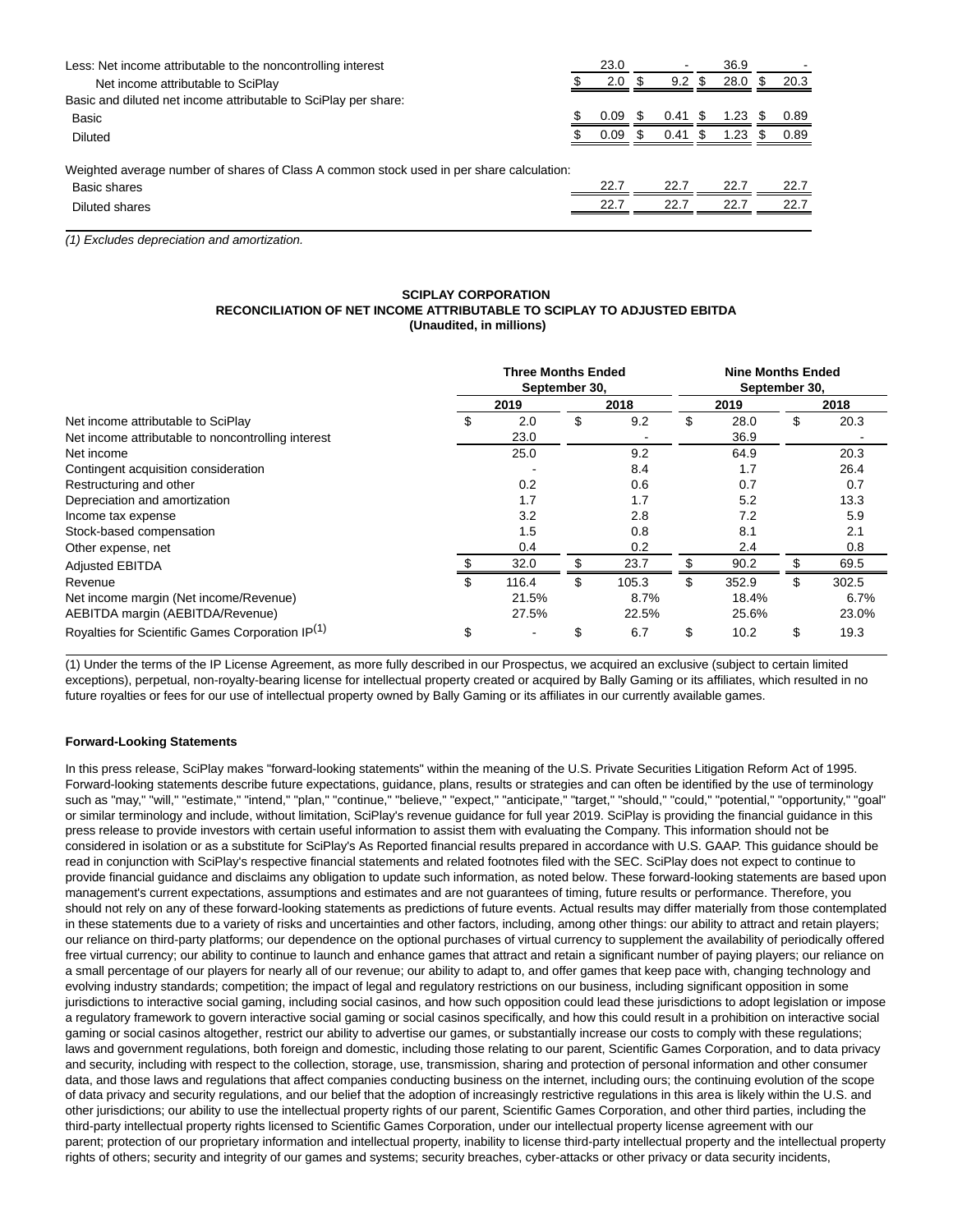challenges or disruptions; reliance on or failures in information technology and other systems; our ability to complete acquisitions and integrate businesses successfully; our ability to pursue and execute new business initiatives; fluctuations in our results due to seasonality and other factors; dependence on skilled employees with creative and technical backgrounds; natural events that disrupt our operations or those of our providers or suppliers; risks relating to foreign operations, including the complexity of foreign laws, regulations and markets; the uncertainty of enforcement of remedies in foreign jurisdictions; the effect of currency exchange rate fluctuations; the impact of foreign labor laws and disputes; the ability to attract and retain key personnel in foreign jurisdictions; the economic, tax and regulatory policies of local governments; and compliance with applicable anti-money laundering, anti-bribery and anti-corruption laws; U.S. and international economic and industry conditions; changes in tax laws or tax rulings, or the examination of our tax positions; litigation and other liabilities relating to our business, including litigation and liabilities relating to consumer protection, gambling-related matters, employee matters, alleged service and system malfunctions, alleged intellectual property infringement and claims relating to our contracts, licenses and strategic investments; restrictions and covenants in debt agreements, including those that could result in acceleration of the maturity of our indebtedness; failure to maintain adequate internal control over financial reporting; influence of certain stockholders, including decisions that may conflict with the interests of other stockholders; our ability to achieve some or all of the anticipated benefits of being a standalone public company; our dependence on distributions from SciPlay Parent Company, LLC to pay our taxes and expenses, including substantial payments we will be required to make under the Tax Receivable Agreement; and stock price volatility.

Additional information regarding risks and uncertainties and other factors that could cause actual results to differ materially from those contemplated in forward-looking statements is included from time to time in our filings with the SEC, including the Company's current reports on Form 8-K and quarterly reports on Form 10-Q. Forward-looking statements speak only as of the date they are made and, except for our ongoing obligations under the U.S. federal securities laws, we undertake no and expressly disclaim any obligation to publicly update any forward-looking statements whether as a result of new information, future events or otherwise.

This press release may contain references to industry market data and certain industry forecasts. Industry market data and industry forecasts are obtained from publicly available information and industry publications. Industry publications generally state that the information contained therein has been obtained from sources believed to be reliable, but that the accuracy and completeness of that information is not guaranteed. Although we believe industry information to be accurate, it is not independently verified by us. In general, we believe there is less publicly available information concerning international social gaming industries than the same industries in the U.S. Some data is also based on our good faith estimates, which are derived from our review of internal surveys or data, as well as the independent sources referenced above. Assumptions and estimates of our and our industry's future performance are necessarily subject to a high degree of uncertainty and risk due to a variety of factors, including those described in "Risk Factors" in the Company's quarterly reports on Form 10-Q. These and other factors could cause future performance to differ materially from our assumptions and estimates.

#### **Non-GAAP Financial Measures**

The Company's management uses the following non-GAAP financial measures in conjunction with GAAP financial measures: Adjusted EBITDA, or AEBITDA and AEBITDA margin. These non-GAAP financial measures are presented as supplemental disclosures. They should not be considered in isolation of, as a substitute for, or superior to, the financial information prepared in accordance with GAAP, and should be read in conjunction with the Company's financial statements filed with the SEC. The non-GAAP financial measures used by the Company may differ from similarly titled measures presented by other companies.

Specifically, the Company's management uses AEBITDA and AEBITDA margin to, among other things: (i) monitor and evaluate the performance of our business operations; (ii) facilitate our management's internal comparisons of our historical operating performance and (iii) analyze and evaluate financial and strategic planning decisions regarding future operating investments and operating budgets. In addition, our management uses AEBITDA and AEBITDA margin to facilitate management's external comparisons of our results to the historical operating performance of other companies that may have different capital structures and debt levels.

The Company's management believes that AEBITDA and AEBITDA margin are useful as they provide investors with information regarding our financial condition and operating performance that is an integral part of our management's reporting and planning processes. In particular, our management believes that AEBITDA is helpful because this non-GAAP financial measure eliminates the effects of restructuring, transaction, integration or other items that management believes have less bearing on our ongoing underlying operating performance. Management believes AEBITDA margin is useful as it provides investors with information regarding the underlying operating performance and margin generated by our business operations.

#### **AEBITDA**

AEBITDA, as used herein, is a non-GAAP financial measure that is presented as supplemental disclosure and is reconciled to net income attributable to SciPlay as the most directly comparable GAAP measure. AEBITDA should not be considered in isolation of, as a substitute for, or superior to, the consolidated financial information prepared in accordance with GAAP, and should be read in conjunction with the Company's financial statements filed with the SEC. AEBITDA may differ from similarly titled measures presented by other companies.

AEBITDA is reconciled to Net income attributable to SciPlay before: (1) net income attributable to noncontrolling interest; (2) interest expense; (3) income tax expense; (4) depreciation and amortization; (5) contingent acquisition consideration; (6) restructuring and other, which includes charges or expenses attributable to: (a) employee severance; (b) management changes; (c) restructuring and integration; (d) M&A and other, which includes: (i) M&A transaction costs; (ii) purchase accounting adjustments; (iii) unusual items (including certain legal settlements) and (iv) other non-cash items; and (e) cost-savings initiatives; (7) stock-based compensation; (8) loss (gain) on debt financing transactions; and (9) other expense (income) including foreign currency (gains) and losses.

## **AEBITDA Margin**

AEBITDA margin, as used herein, represents our AEBITDA (as defined above) for the three- and nine-month periods ended September 30, 2019 and 2018, each calculated as a percentage of revenue. AEBITDA margin is a non-GAAP financial measure that is presented as supplemental disclosures for illustrative purposes only and is reconciled to net income (loss) margin, the most directly comparable GAAP measure, in a schedule above.